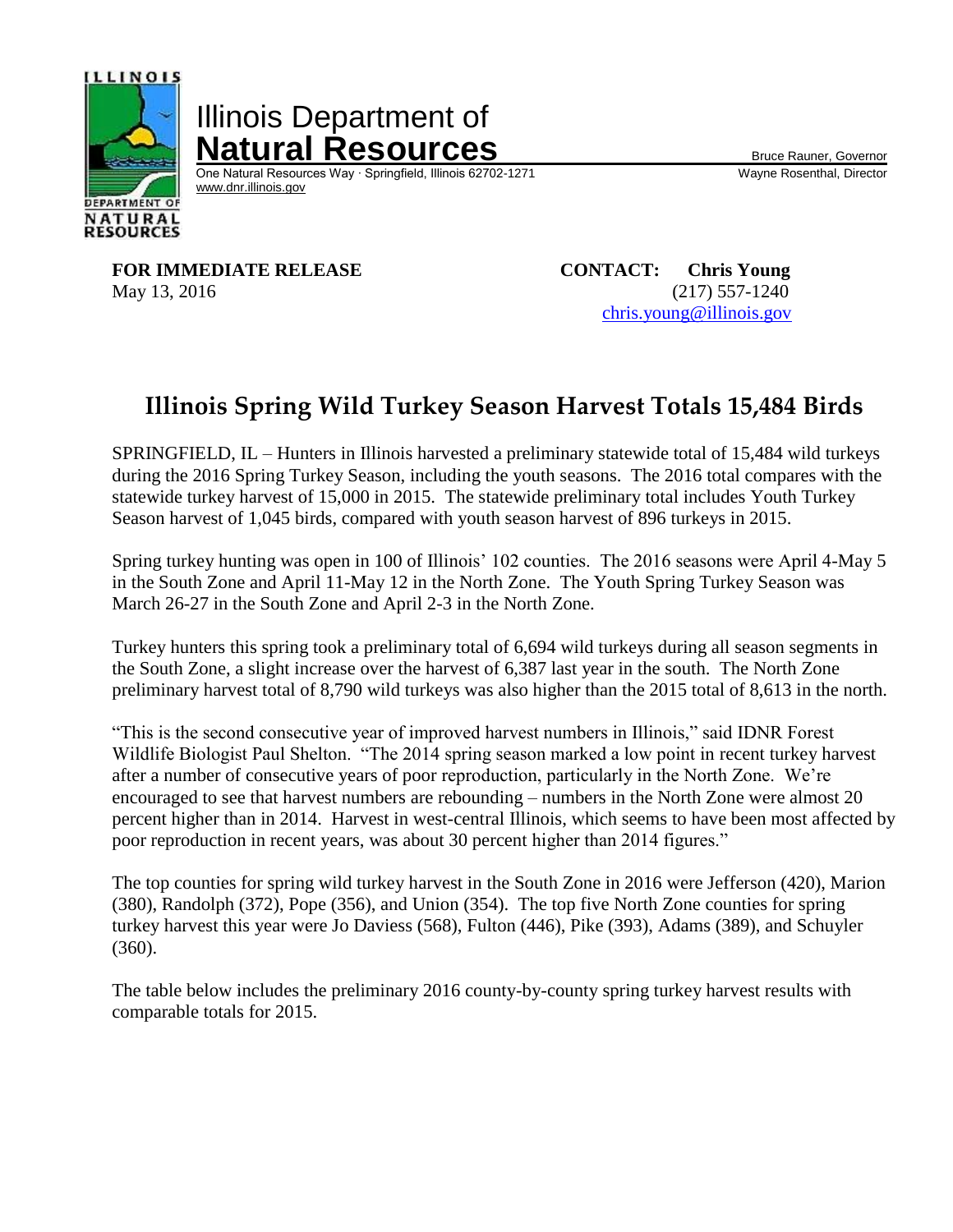| County        | 2016 | 2015 |
|---------------|------|------|
| Adams         | 389  | 389  |
| Alexander     | 134  | 143  |
| Bond          | 135  | 159  |
| Boone         | 76   | 74   |
| <b>Brown</b>  | 357  | 319  |
| <b>Bureau</b> | 157  | 171  |
| Calhoun       | 210  | 201  |
| Carroll       | 195  | 184  |
| Cass          | 213  | 257  |
| Champaign     | 22   | 26   |
| Christian     | 41   | 52   |
| Clark         | 158  | 170  |
| Clay          | 210  | 165  |
| Clinton       | 86   | 101  |
| Coles         | 39   | 26   |
| Crawford      | 166  | 135  |
| Cumberland    | 54   | 59   |
| DeKalb        | 21   | 13   |
| DeWitt        | 45   | 52   |
| Douglas       | 6    | 5    |
| Edgar         | 85   | 83   |
| Edwards       | 96   | 109  |
| Effingham     | 86   | 109  |
| Fayette       | 233  | 224  |
| Ford          | 10   | 12   |
| Franklin      | 152  | 187  |
| Fulton        | 446  | 401  |
| Gallatin      | 129  | 120  |
| Greene        | 157  | 165  |
| Grundy        | 56   | 49   |
| Hamilton      | 234  | 223  |
| Hancock       | 325  | 259  |
| Hardin        | 145  | 159  |
| Henderson     | 139  | 144  |
| Henry         | 82   | 93   |
| Iroquois      | 60   | 63   |
| Jackson       | 313  | 280  |
| Jasper        | 131  | 128  |

Illinois Spring Turkey Harvest - Preliminary Results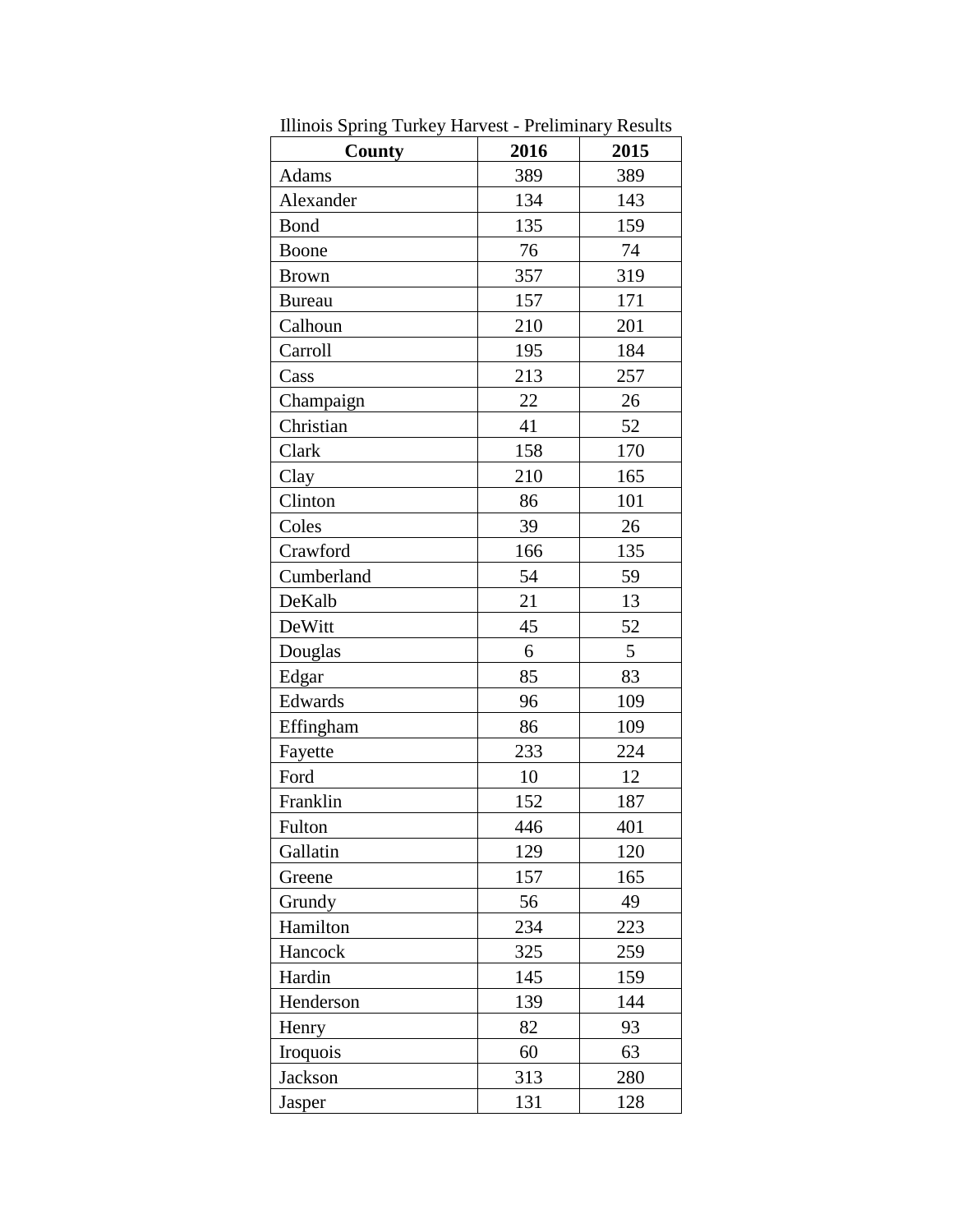| Jefferson  | 420            | 433          |
|------------|----------------|--------------|
| Jersey     | 187            | 184          |
| JoDaviess  | 568            | 601          |
| Johnson    | 278            | 260          |
| Kane       | $\overline{2}$ | $\mathbf{1}$ |
| Kankakee   | 34             | 36           |
| Kendall    | 15             | 18           |
| Knox       | 267            | 246          |
| Lake       | $\mathbf{1}$   | 3            |
| LaSalle    | 137            | 115          |
| Lawrence   | 117            | 110          |
| Lee        | 100            | 96           |
| Livingston | 19             | 24           |
| Logan      | 37             | 40           |
| Macon      | 27             | 25           |
| Macoupin   | 303            | 328          |
| Madison    | 241            | 246          |
| Marion     | 380            | 333          |
| Marshall   | 69             | 69           |
| Mason      | 141            | 143          |
| Massac     | 103            | 99           |
| McDonough  | 137            | 139          |
| McHenry    | 62             | 68           |
| McLean     | 63             | 54           |
| Menard     | 105            | 114          |
| Mercer     | 192            | 178          |
| Monroe     | 169            | 162          |
| Montgomery | 175            | 183          |
| Morgan     | 147            | 210          |
| Moultrie   | 24             | 21           |
| Ogle       | 189            | 191          |
| Peoria     | 153            | 142          |
| Perry      | 233            | 221          |
| Piatt      | 10             | 7            |
| Pike       | 393            | 341          |
| Pope       | 356            | 366          |
| Pulaski    | 95             | 81           |
| Putnam     | 37             | 46           |
| Randolph   | 372            | 300          |
| Richland   | 106            | 116          |